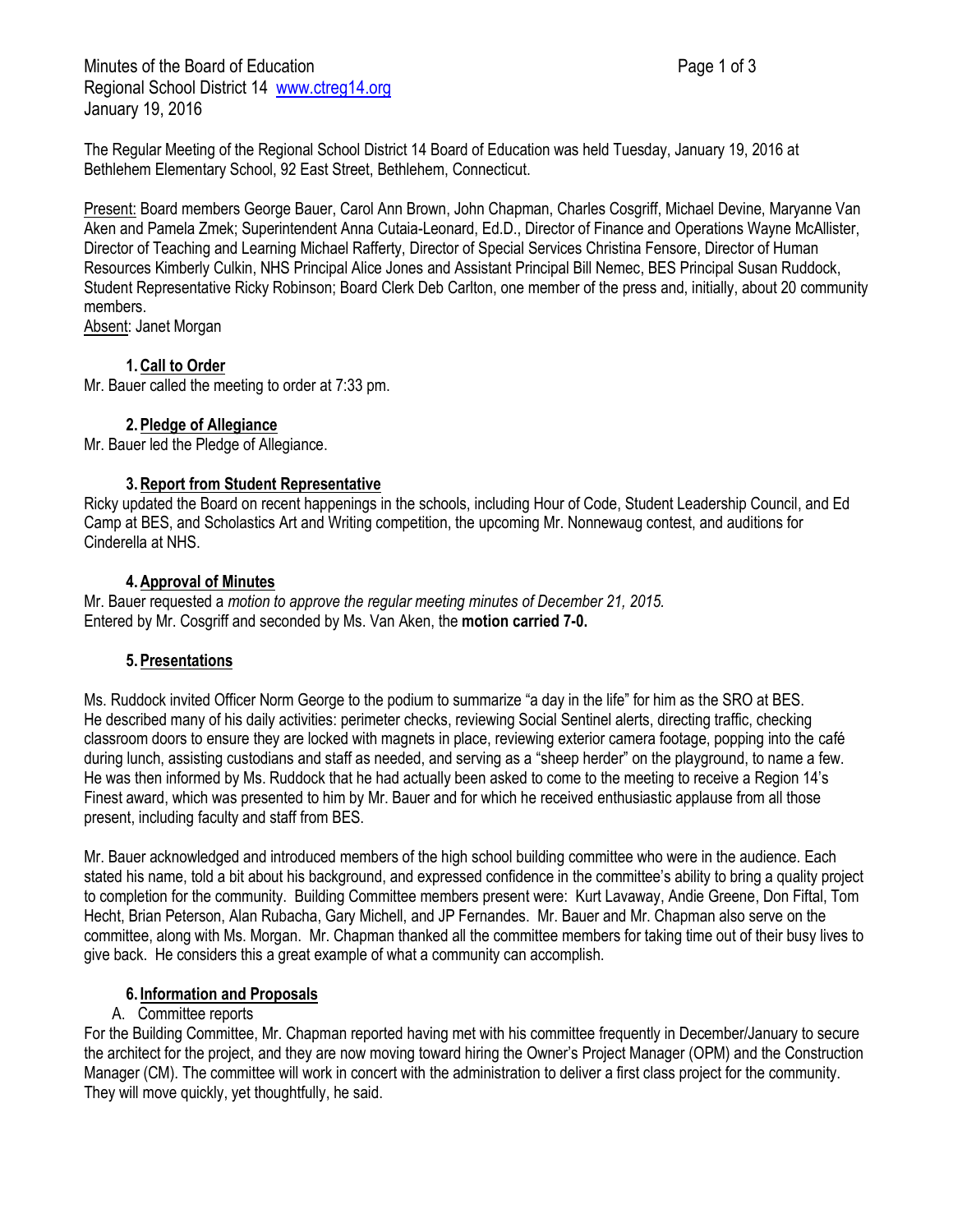Minutes of the Board of Education **Page 2 of 3** and 2 of 3 Regional School District 14 [www.ctreg14.org](http://www.ctreg14.org/) January 19, 2016

B. Superintendent's Report

Dr. Cutaia-Leonard invited Ms. Jones, Mr. Rafferty and Mr. Nemec to provide the Board with a high school programming update. They described new course offerings for 2016-17 in the areas of English, Math, and Business Technology. They highlighted efforts to secure college credit for students as well as several certification programs, so that graduating seniors could be heading off to college with credits already accumulated, and other students could leave already certified in areas like Vet Science or Nurse Assisting. In answering the question of whether NHS has the right schedule, the administrators spoke about what the current schedule allows for, and the positive feedback given, as well as areas that need attention, such as including students' and teachers' voices, and whether the schedule can support a Capstone experience. Looking forward, administrators will visit other schools, work to enhance community partnerships and develop internships, and develop compatible Capstone experiences.

Mr. Chapman asked whether other schools would be considered in terms of alternate schedules. Mr. Rafferty felt WMS deserves a look.

Ms. Brown asked if glitches with Agriscience as it relates to lunch had been resolved and was told they had.

Ms. Zmek thanked the administrators for their work, noting they were not here when the block scheduling was implemented. She is glad students' voices will be sought, thanked them for their sensitivity to the different scheduled followed by the Agriscience department, saw them as thoughtful in their choices, and felt this is exciting stuff.

C. Board Chair's Comments None.

# **7.Privilege of the Floor**

Zachary Duda, Woodbury, and NHS FFA Chapter President, updated the Board on recent activities, including the holiday plant sale/pet adoption, at which over \$6,000 was raised, 8 pets adopted, and close to 100 students helped out. He noted the successful citrus sale, earning just under \$5,000 and a successful exam study session, called Cocoa and Cram, to which about 50 students came to receive help from teachers. He noted FFA week is coming up in February.

Robert Maddox, Bethlehem, regarding the building project, encouraged the Board to do it right this time. S/L/A/M is an awesome firm, he said, and they can design a great school. He encouraged the Board to back up the Building Committee in their efforts. A green building, he said, is good for the students, the environment, and the taxpayer.

# **8.Business Requiring Board Action**

Mr. Bauer requested the following:

*Move that the Board of Education approve Nonnewaug High School Agriscience Students to Philadelphia PA Flower Show, Philadelphia, PA for forty (40) students and 4-6 faculty and background checked chaperones, March 10-12, 2016, via coach bus, and funded by students' families and the horticulture program account.*  Entered by Mr. Cosgriff and seconded by Ms. Van Aken, the **motion carried 7-0.**

# Mr. Bauer requested the following:

*Move to authorize the Nonnewaug Building Committee to negotiate and execute a contract on behalf of Regional School District 14 with The S/L/A/M Collaborative, Inc. to provide architectural and engineering design, bid and construction services with respect to the Nonnewaug High School building project, as set forth in the November 25, 2015 RFQ/P, subject to any necessary further legal review and Building Committee action regarding the same.*

Mr. Chapman commented that, although included in the motion provided, the architects will not be involved in construction services.

Entered by Mr. Cosgriff and seconded by Ms. Van Aken, the **motion carried 7-0.**